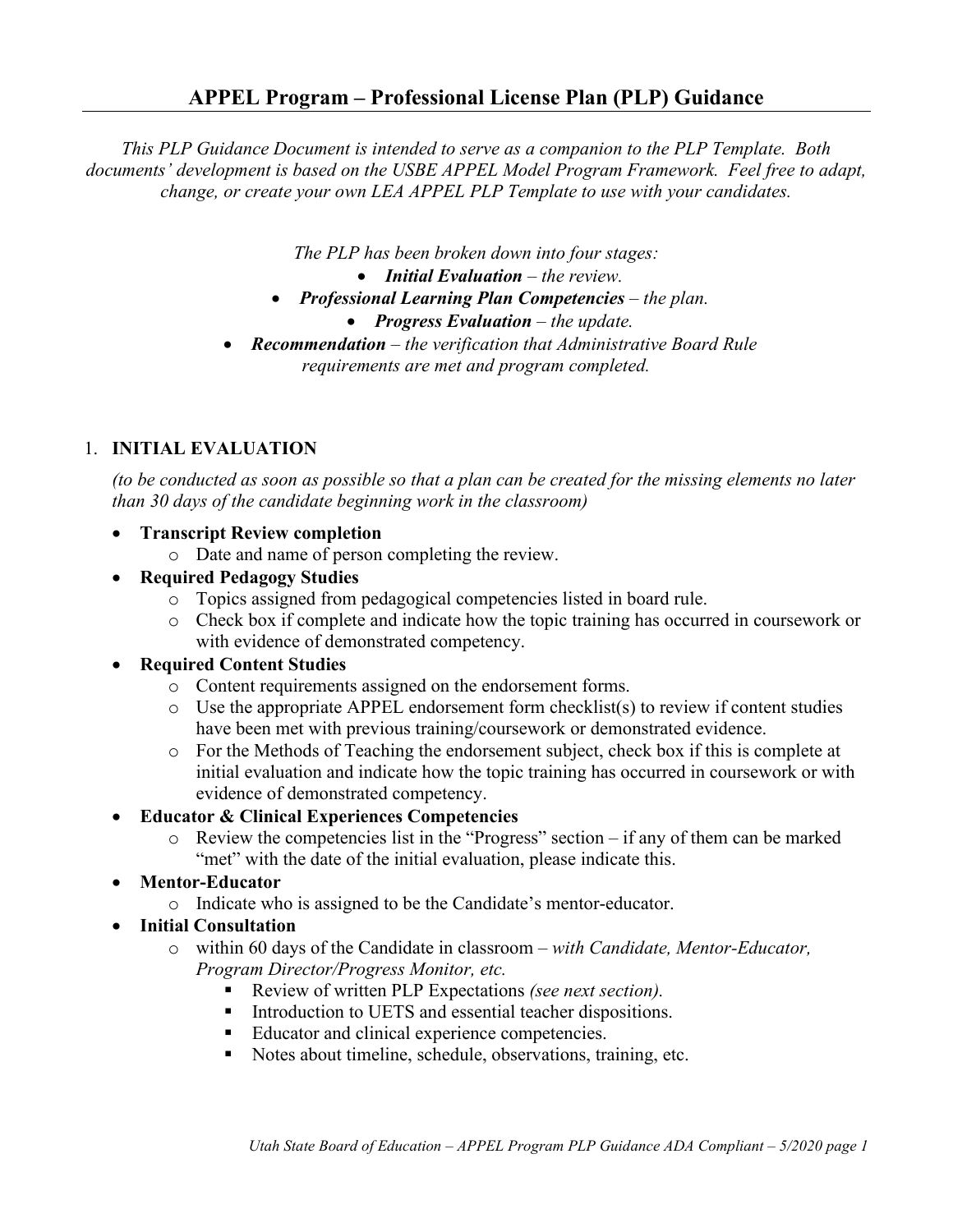# 2. **PROFESSIONAL LEARNING PLAN COMPETENCIES**

(*using the information/evidence gathered in the Transcript Review and Initial Evaluation, prepare the plan for the Candidate to meet all Professional Educator License requirements as outlined in Administrative Rule; this PLP must be written and finalized within 30 days of Candidate in classroom)*

- a. Using the list of pedagogy and content studies (*more detail found in Administrative Board Rule R277-304)* as well as educator and clinical experience competencies, and referencing your APPEL program application proposal, determine how the Candidate will meet the competencies required for professional licensure.
	- i. If the competency is already completed at this initial evaluation, indicate the requirement is met by writing in the current date.
	- ii. If the competency is not complete, take note and indicate how the Candidate will meet that requirement.
		- Course: *Deliverer (university, MIDAS, etc.), Course Name, Number*
		- Demonstrated Competency: *Evidence to be collected*
- b. Utilize USBE resources for pedagogy coursework offerings from universities and SLCC as well as partnership agreements with universities or SLCC.
- c. Utilize USBE endorsement forms to ensure that the Candidate has met all content knowledge requirements.
- d. Include the Clinical Experience Supervisor and Mentor-Educator in determining how the Candidate will meet all Educator and Clinical Experience competencies and demonstrate Educator Dispositions: *observations, modeling best practices, team-teaching, completing teaching cycles, feedback discussions, evaluations, reflections, etc.*

## 3. **PROGRESS EVALUATION**

(*to be conducted approximately half-way through the candidate's APPEL training)*

## • **Administrative Evaluations**

- o Dates and names of admin who observed/evaluated the Candidate (at least two per school year).
- **Progress Consultation** 
	- o To be conducted with Program Director or Progress Monitor, Administrator, Mentor, Candidate, etc.: to discuss and evaluate progress of studies, competencies, and dispositions.
- **PLP Competencies**
	- o With appropriate indications of completion by Mentor-Educator/Admin/Program Director or Progress Monitor/Clinical Experience Supervisor.
- **Signatures**
	- o Program Director/Progress Monitor signature that Candidate is making adequate progress through PLP and may continue in APPEL program.
	- o Admin signature that Candidate has been observed/evaluated twice and making progress in meeting UETS standards
	- o Mentor-Educator signature that Candidate is progressing through PLP and making progress in essential educator dispositions
	- o Candidate signature that he/she is progressing through PLP
- **Pedagogical Performance Assessment** 
	- o Acknowledgment for anticipated implementation of PPA